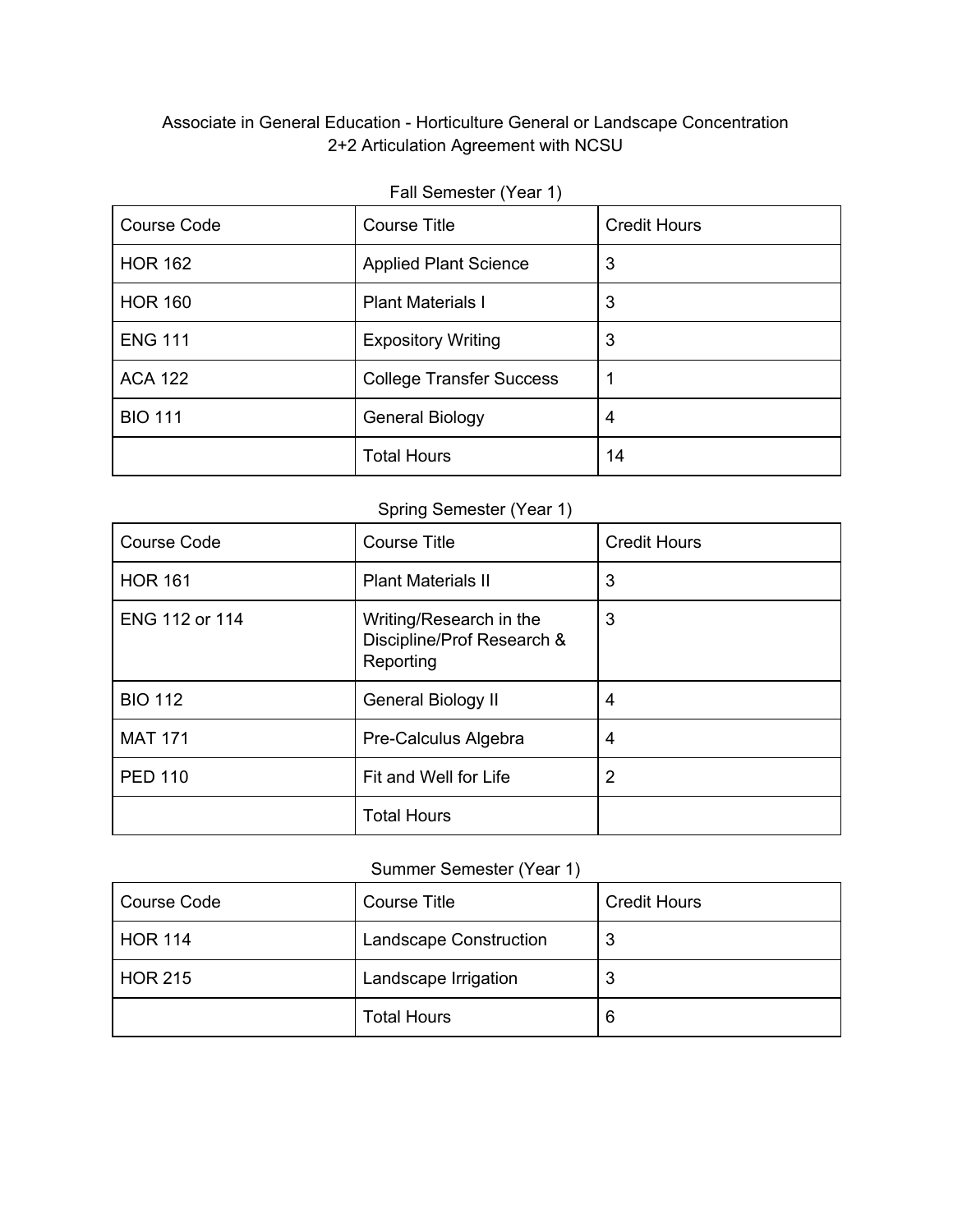| <b>Course Code</b> | <b>Course Title</b>                 | <b>Credit Hours</b> |
|--------------------|-------------------------------------|---------------------|
| <b>HOR 164</b>     | Hort Pest Management                | 3                   |
| <b>HUM/FA</b>      | Humanities/Fine Arts Elective       | -3                  |
| <b>CHM 151</b>     | <b>General Chemistry I</b>          | 4                   |
| MAT 263 or 271     | <b>Brief Calculus or Calculus I</b> | 4                   |
|                    | <b>Total Hours</b>                  | 14                  |

#### Fall Semester (Year 2)

# Spring Semester (Year 2)

| <b>Course Code</b> | <b>Course Title</b>        | <b>Credit Hours</b> |
|--------------------|----------------------------|---------------------|
| <b>HOR 168</b>     | <b>Plant Propagation</b>   | 3                   |
| SOC/BS             | Social/Behavioral Sciences | 3                   |
| <b>COM 231</b>     | <b>Public Speaking</b>     | 3                   |
| <b>ECO 251</b>     | <b>Microeconomics</b>      | 3                   |
| POL/PSY/SOC        | POL/PSY/SOC Elective       | 3                   |
|                    | <b>Total Hours</b>         | 15                  |
|                    | <b>Grand Total Hours</b>   | 65                  |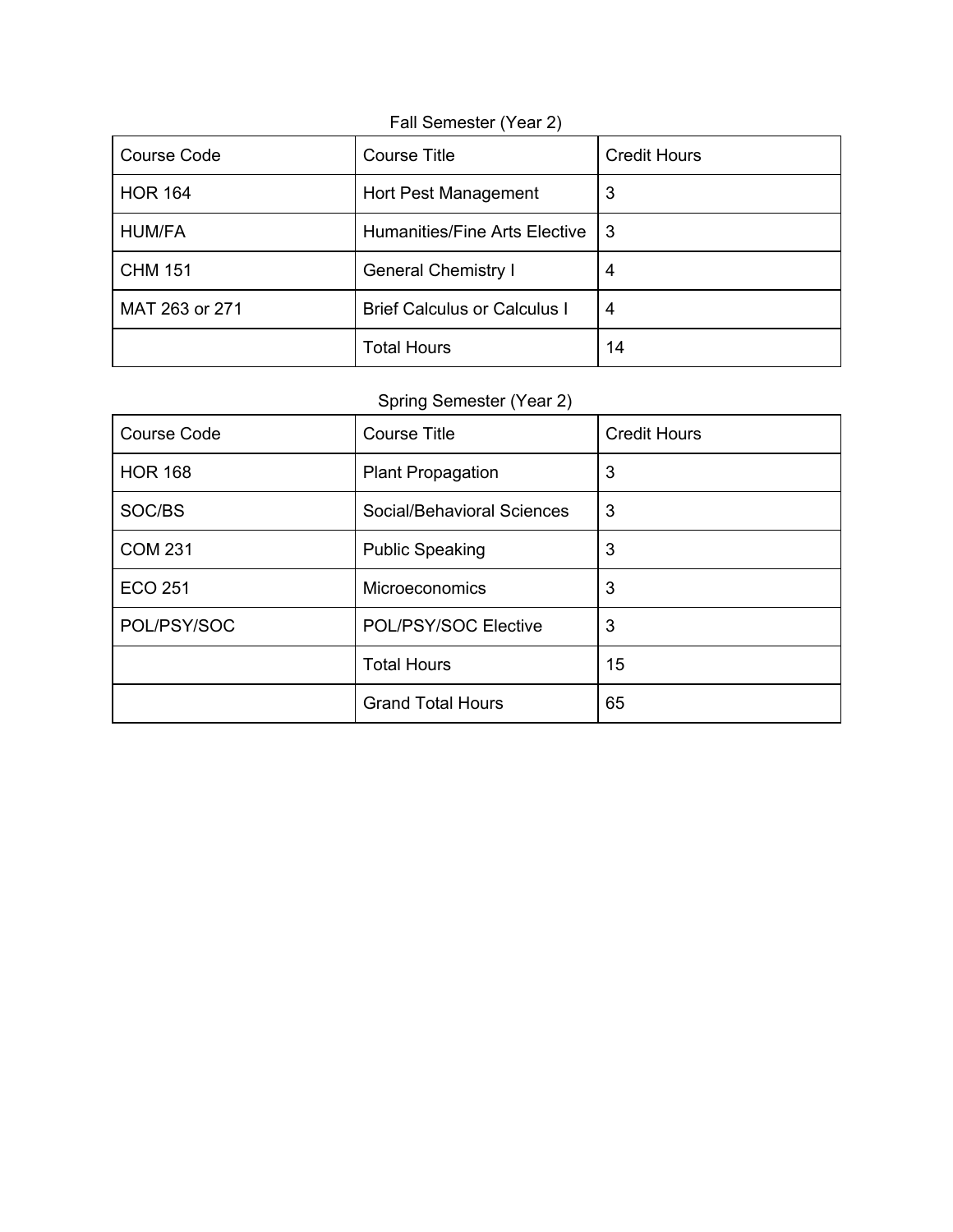# Associates in General Education - Horticulture Science Concentration 2+2 Articulation Agreement with NCSU

# Fall Semester (Year 1)

| <b>Course Code</b> | <b>Course Title</b>             | <b>Credit Hours</b> |
|--------------------|---------------------------------|---------------------|
| <b>HOR 162</b>     | <b>Applied Plant Science</b>    | 3                   |
| <b>HOR 160</b>     | <b>Plant Materials</b>          | 3                   |
| <b>ENG 111</b>     | <b>Expository Writing</b>       | 3                   |
| <b>ACA 122</b>     | <b>College Transfer Success</b> |                     |
| <b>BIO 111</b>     | General Biology I               | 4                   |
|                    | <b>Total Hours</b>              | 14                  |

# Spring Semester (Year 1)

| <b>Course Code</b> | <b>Course Title</b>                                                | <b>Credit Hours</b> |
|--------------------|--------------------------------------------------------------------|---------------------|
| <b>HOR 161</b>     | <b>Plant Materials II</b>                                          | 3                   |
| ENG 112 or 114     | Writing/Research in the<br>Discipline/Prof Research &<br>Reporting | 3                   |
| <b>BIO 112</b>     | General Biology II                                                 | 4                   |
| <b>CHM 151</b>     | <b>General Chemistry I</b>                                         | 4                   |
| <b>PED 110</b>     | Fit and Well for Life                                              | 2                   |
|                    | <b>Total Hours</b>                                                 | 16                  |

# Summer Semester (Year 1)

| <b>Course Code</b> | Course Title           | <b>Credit Hours</b> |
|--------------------|------------------------|---------------------|
| <b>COM 231</b>     | <b>Public Speaking</b> | J                   |
| <b>MAT 171</b>     | Pre-Calculus Algebra   |                     |
|                    | <b>Total Hours</b>     |                     |